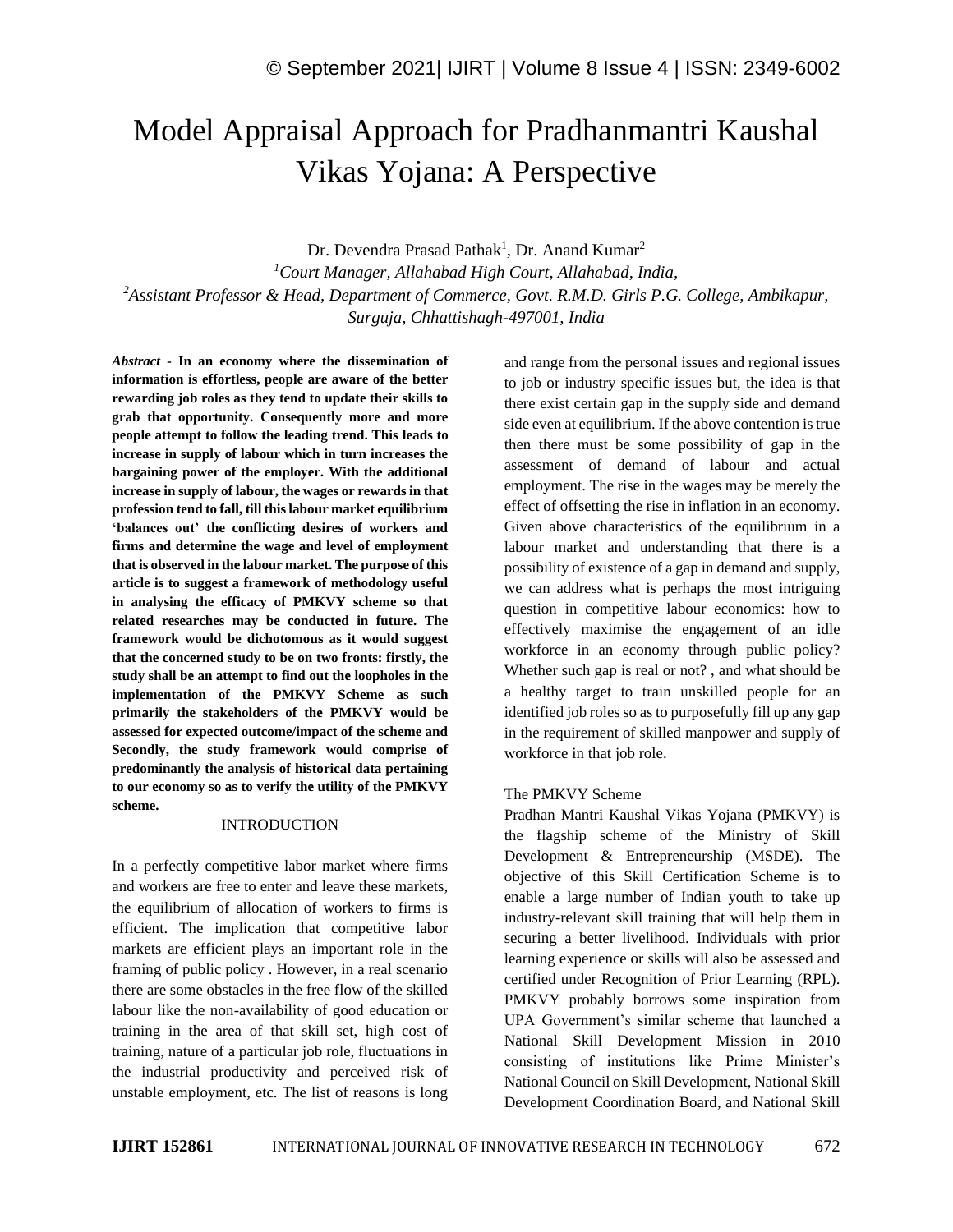Development Corporation (NSDC), a non-profit company, funded initially by the trust "National Skill Development Fund".

National Policy on Skill Development (NPSD) approved by the previous government had set a target for skilling 50 crore persons by the year 2022. NSDC had a target of skilling/up skilling 15 crore people by the year 2022. In this context it is worthy to note that the new scheme, PMKVY is being implemented by Ministry of Skill Development and Entrepreneurship through the NSDC only.

In PMKVY Skill training would be done based on the National Skill Qualification Framework (NSQF) and industry led standards. Under the scheme, a monetary reward is given to trainees on assessment and certification by third party assessment bodies. The average monetary reward would be around Rs.8000 per trainee. Special emphasis has been given to recognition of prior learning. The scheme aims to cover around 24 lakh persons with an initial outlay of 1500 crore.

Awareness building and mobilization efforts would be focused for attention. Mobilization would be done through skill melas organized at the local level with participation of the State Governments, Municipal Bodies, Panchayati Rai Institutions and communitybased organizations.

Under this Scheme, the Skill training would be done on the basis of recent skill gap studies conducted by the NSDC for the period 2013-17. The target for skilling under the scheme will be associated with Union Government's flagship programs such as Make in India, Digital India, Swachh Bharat Abhiyan and National Solar Mission and primary focus of skill training is for the first-time entrants to the labour market and Class 10 and Class 12 dropouts.

Mechanism for Implementation of the PMKVY Scheme

The scheme would be implemented through NSDC training partners. Currently NSDC has 187 training partners that have over 2300 centres. In addition, Central / State Government affiliated training providers would also be used for training under the scheme.

Focus under the PMKVY would be on improved curricula, better pedagogy and better trained instructors. Training would include soft skills, personal grooming, behavioral change for cleanliness, good work ethics. Sector Skill Councils and the State Governments would closely monitor skill training that will happen under PMKVY.

Skill Development Management System (SDMS) would also be put in place to verify and record details of all training centres, ascertain quality of training, locations and courses. Biometric system and video recording of the training process would be put in place wherever feasible.

All persons undergoing training would be required to give feedback at the time of assessment and this would become the key element of the evaluation framework to assess the effectiveness of the PMKVY scheme.

A robust grievance redressal system would be put in place to address grievances relating to implementation of the scheme. An online citizen portal would also be put in place to disseminate information about the scheme

Some implementation Issues to look for in PMKVY Some of the issues have been lurking around the successful implementation of this scheme

- There is need to check if the process of Center Approval by Quality Council of India is as transparent a process as it ought to be.
- Whether the dissemination of information about the progress of the scheme is clear cut and well received by all the stakeholders with the necessary comparative charts across all geographical areas and job roles
- Whether the State wise and Job role wise target allocation rationale is well disclosed and equally well perceived by all the stakeholders.
- If the Pilot and Affidavit Phase is long stretched.
- PMKVY will be a placement linked scheme does the ground fact corroborates with the aim.
- Whether the rules and policy paper on implementation have been consistently evolving or are more or less constant.
- Whether the Aadhaar based biometric system is effectively being used
- Is there a confusion or conflict over the targets and scope of PMKK is pradhanmantri kaushal kendra and PMKVY - Pradhan Mantri Kaushal Vikas Yojna Centers

Apart from the above issues the researcher can also evaluate the implementation of the PMKVY scheme on the parameters so discovered during the actual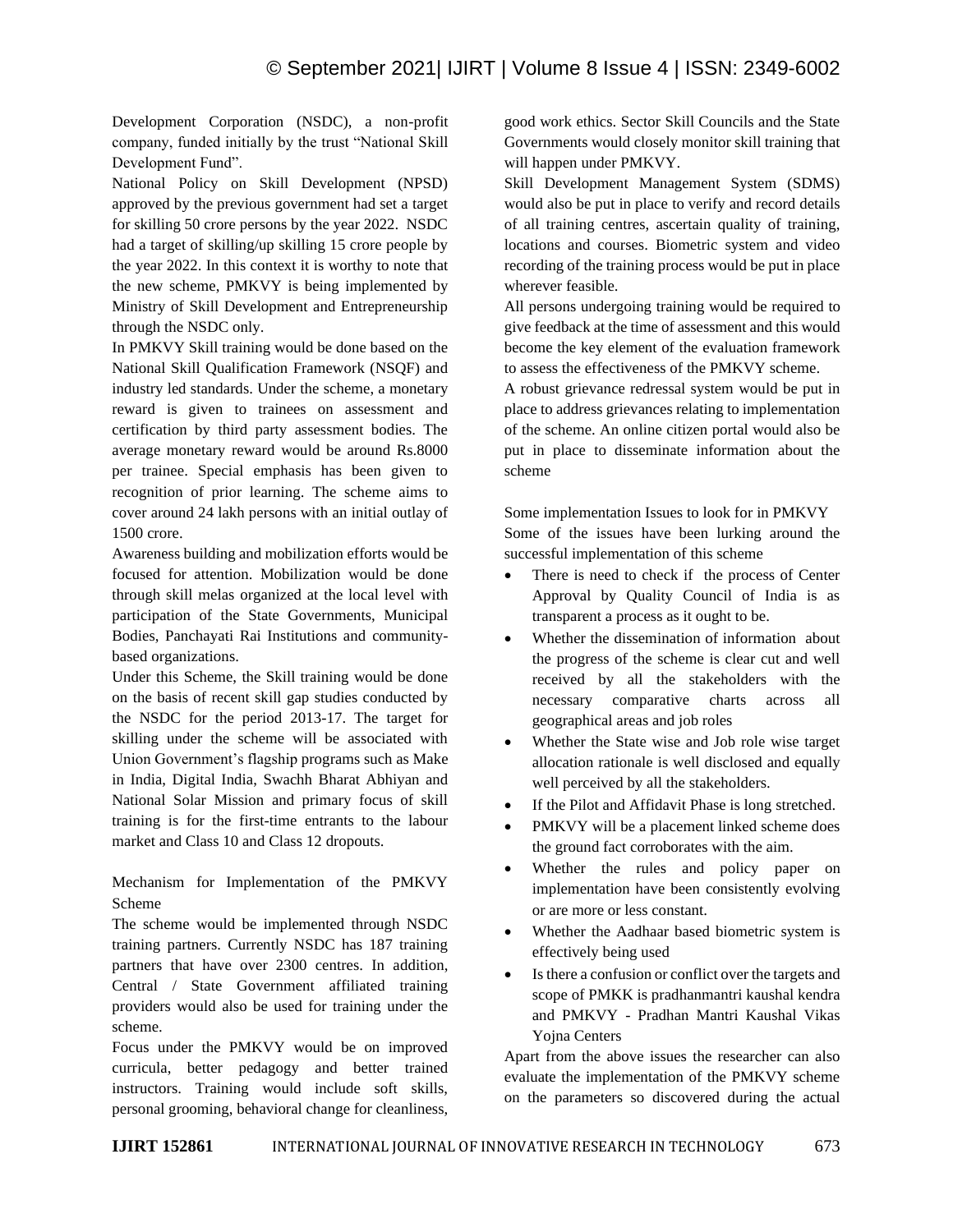course of the study with intent to suggest the better ways of implementing the Scheme.

Methodology Suggested for analysing the efficacy of PMKVY scheme

The efficacy PMKVY scheme can be directly estimated from the increase in the marginal productivity in the concerned sector. However the changes in the marginal productivity can only be effectively estimated after the completion of the scheme therefore some alternative methods needs to be designed to predict the efficacy and direction of impact of the ongoing PMKVY scheme. To prove that the efficacy of PMKVY scheme one needs to check if following conditions are statistically significant: (Assuming the PMKVY is not targeting entirely a new skill set or not building up competencies in relatively miniscule or non-existent sectors which have promising demand in domestic market or export potential)

1. Expectation of employee: There is a statistically significant gap between the expected wages and actual wages received across the different sectors/ job roles.

The above analysis can be done by application of paired t test on the data collected by the researches through surveys conducted particularly on the pass out of the PMKVY scheme that have been placed. If there the difference is significant and if the mean of the expected wages is lesser than actual wages and expected wages follows a normal distribution with narrow standard deviation (leptokurtic) then it may be reasonably concluded that the Scheme is affecting a hard push (undesired) instead of pull. Test of normality can be affected by a use of Kolmogorov-Smirnov and the Shapiro-Wilk tests. Both these tests are sensitive to sample size therefore if the sample size is less than even a small deviation can be falsely shown as significant (Alyssa Bilinski, 2018).

Similarly, a z score of the mean of wages obtained by the pass out trainees while pitching against the actual wage distribution prevailing in the market in concerned job roles can also show the efficacy of the PMKVY training partner. If there are consistent negative z scores across various job roles considering their respective actual wage distribution then a question may be raised over the effectiveness of the PMKVY scheme.

2. High Supply Elasticity: To check if the Elasticity of labour supply in many skillset areas, focused by the PMKVY scheme is already high. If the wage elasticity of the supply of the labour is already high then there is no point in pushing in more skilled labour.

Or

If the gap in supply and demand is consistently widening but the rise in the adjusted wages is not substantial.

Analysis of the historical data would be helpful in arriving at any conclusion.

- 3. Consistent gap in demand and supply: Prove that some gap consistently exists and will remain between supply and demand of the labour and that the market is already in the equilibrium. The argument in the favour of PMKVY scheme is that there is a difficulty felt among various industry types about the availability of skilled labour who would increase the productivity of the firm and decrease the marginal cost of productivity as a result the firm shall continue to hire more labours till their marginal productivity matches the marginal cost of hiring. In such a scenario the wages will not fall even when more number of labors is absorbed. Whereas the case could be that market could be already in equilibrium with efficiency wherein supplying more number of labour would disturb the equilibrium already achieved in a long run and would have undesired impact on wages commanded by that profession. Again analysis of the historical data would be helpful in arriving at any conclusion. Alternatively the researcher task is to prove that the PMKVY trained worker is more efficient that the average worker in the selected job type.
- 4. High Mobility: People are highly mobile across skills areas. People are also mobile geographically to look for better compensation. Or

There is no dearth of skilled labours in the market. One has to prove that whatever rise in the wages has been observed in the past the same is equivalent to or less than the devaluation of money out of inflation.

The analysis of mobility can be done through

A). Analysis of employee turnovers:

Checking the data of the current attrition in specific job roles and classifying the outgoing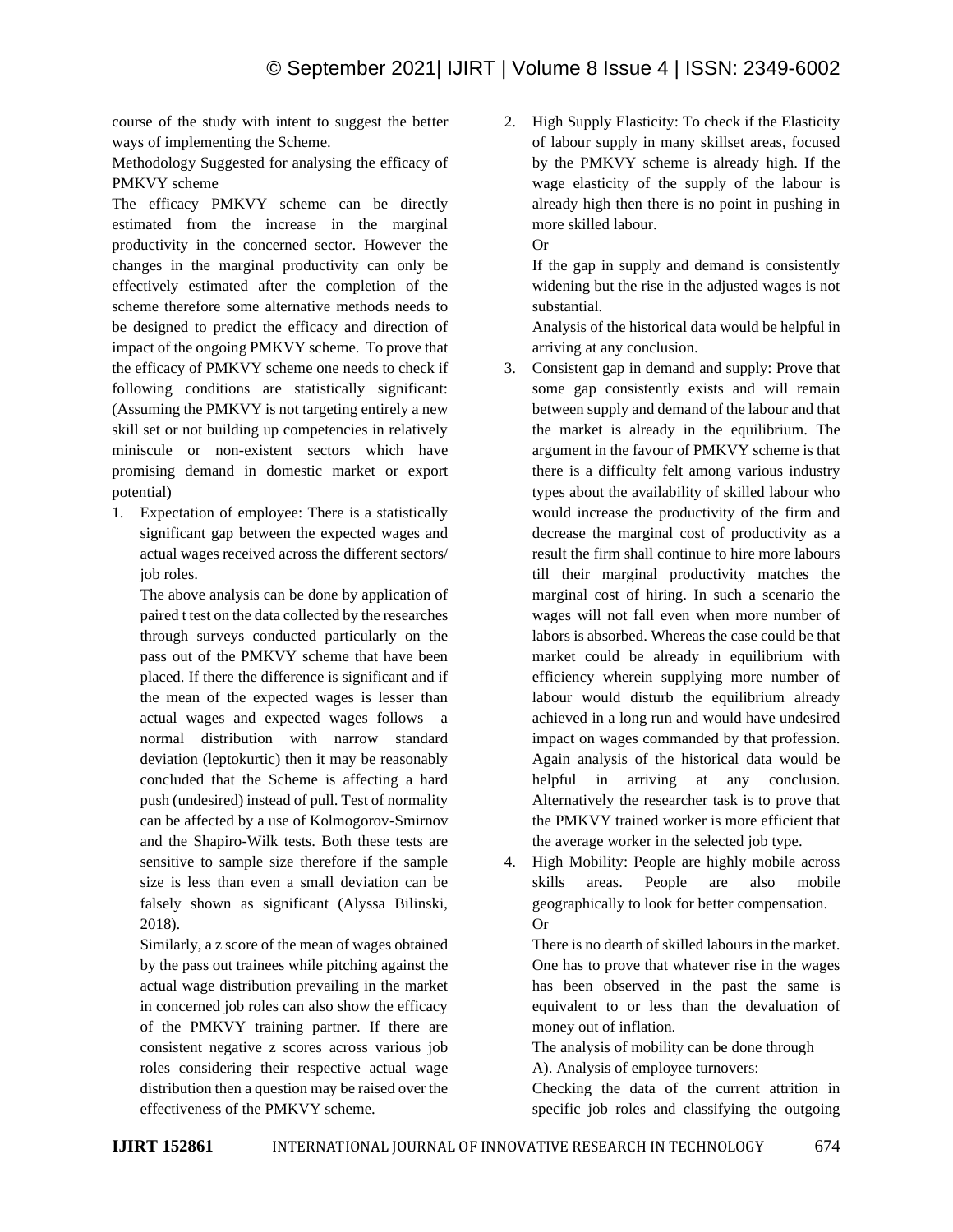people based on various jobs/skills types they are reemployed into and then comparing these newly formed groups with the group seeking reemployment back into the original job roles from where they left. Now several analysis can be done on this data obtained across different job roles /skill types which the PMPKY scheme is targeting.

Firstly, the descriptive analysis can be done around the frequencies in each set of data.

Secondly, a logistic regression equation can be modeled using all the data sets between the attrition type(into same or different skill type) as dependent variable and wages, demand and supply etc and then can be checked for significant beta values to suggest whether the low wages encourage turnovers into different job roles.

Thirdly, a paired t test can be conducted between data sets having higher than 50 percent mobility to different job roles and the group having more than 50 percent retention back to same job roles so as to corroborate the point in regression equation.

Lastly, Application of correlation on the changes in each data set over a period of time would suggest if migration from that sector/Job roles is increasing over time. The impact of supply levels on adjusted wage rates can also be checked additionally.

If the facts in point 2 and 3 are proved, then people are experiencing low wages which may be due to low demand of their produce or oversupply of the labour in that job roles. Therefore, there is no logic for PMKVY to target those skill areas. Please note that the vice-versa does not prove the contrary.

B). Training requirement as hindrance to mobility:

To check if the new incumbent in the firm in the job roles as targeted by PMKVY scheme is required by the employer to have good amount of essential job-related training prior to joining the job or not. Out of the three possibilities listed below, the researcher's task would be check for prevalence of

a) No induction but direct work at job site,

b) Formal training by the employer before induction or

c) Formal skill development/training/education in a separate institute

In this case, the subject will have 3 choices, so the test proportion is  $1/3 = .333$ . One would expect 33.3% chance to pick any given option. But randomness is lumpy; any choice near 33.3% is hard to differentiate from random selection, so you need the selection to be sufficiently different than 33.3%. If the frequency of option 'c' is significantly less than 33.3% then it can be reasonably concluded that PMKVY has low utility because there is no need to train the people for that job. To know if the choice of option 'c' is statistically significant and low, the approach would be the binomial test with confidence intervals. And if the P value is less than .05, one can conclude option 'c' is statistically significant and low.

## C). Geographic mobility:

Check if the people are mobile geographically. This can be done while looking at the frequencies of the native places of the employees in firms across the job roles under focus of PMKVY scheme. The first step would be to identify the major hubs for a targeted job role and then analyse the various leading firms within those hubs/cities that are employing people in that job roles for their native places. For example, to check for job roles related to Information technology, probably Bangaluru and Hyderabad would be better place to look for. A comparison of PMKVY targeted roles and Non-targeted Job roles can be done on the composition of employees from different areas to come to and conclusion. If PMKVY is ineffective then the job roles that are targeted in PMKVY scheme should have high percentage of people from different areas say different states. Non-parameteric tests like Chi-square test for goodness of fit can be preferably employed to researcher's convenience.

5. Supply shocks and wages: Wages are largely moved by supply shocks and not by the demand shocks. A careful analysis of the historical data by correlation between wages with supply as well as demand of labour will yield if the changes in wage rates in the targeted job roles were more aligned with changes in the supply or otherwise. In case, for any PMKVY targeted employment type, the